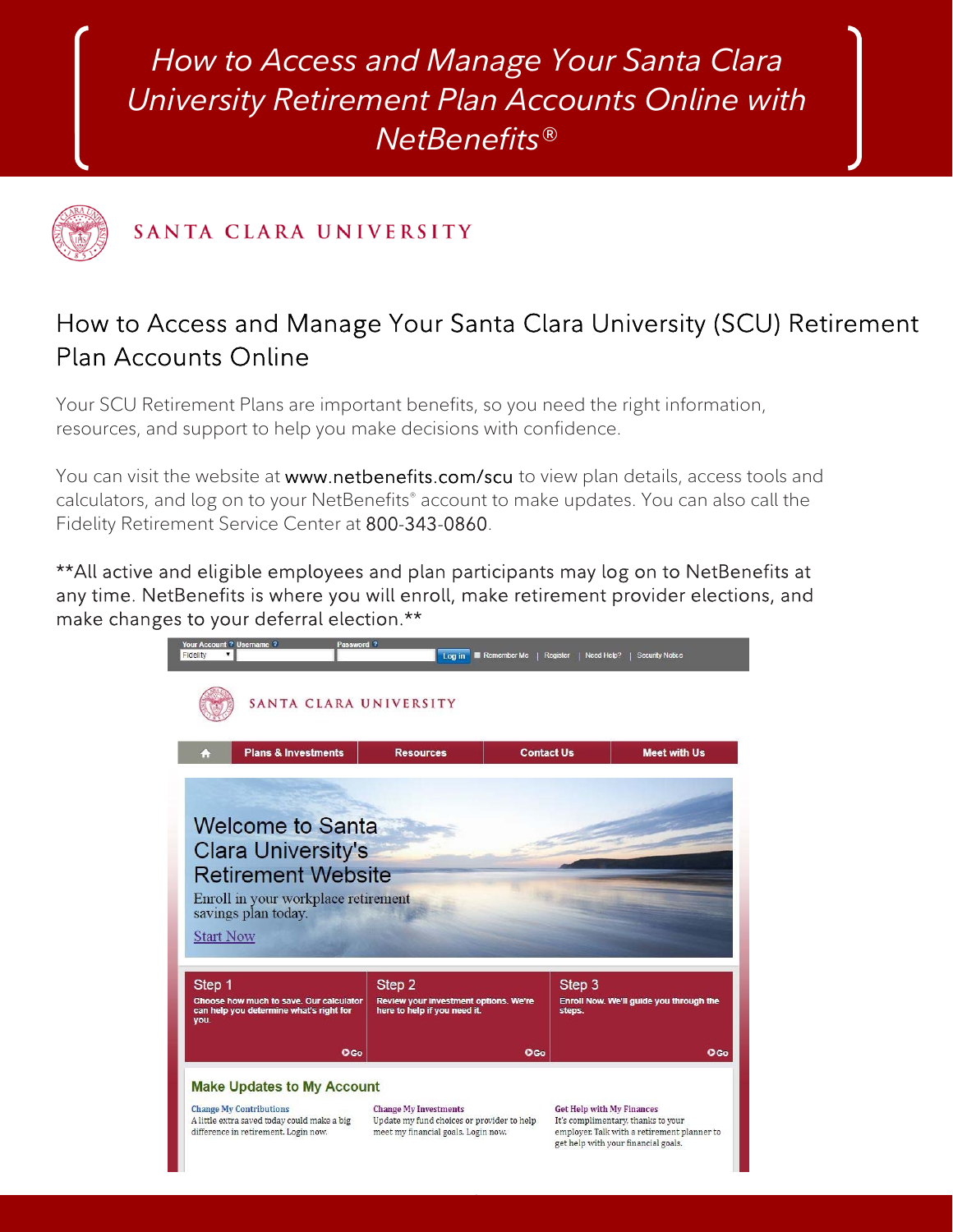# How to Log On to Your NetBenefits Account

- o Log on to your NetBenefits account at www.netbenefits.com/scu.
- o If you are a current Fidelity customer or already have a NetBenefits username and password, you can continue to use them to log on to your NetBenefits account.
- o At the top of the home page, enter your NetBenefits username and password. Click Log in.
- o If you *have not* previously set up a NetBenefits username and password, you will need to register to create a username and password in order to access your NetBenefits account.
	- o Click Register at the top of the home page, and follow the prompts to establish a username and password.
- o If you are a current Fidelity customer or already have a NetBenefits username and password, but you have forgotten your NetBenefits username and/or password, you will need to reset your username and password in order to access your NetBenefits account.
	- o Click **Need Help?** at the top of the home page, and follow the prompts to reset your username or password.
- o When you log on to NetBenefits, you'll be asked to provide your email address, email preferences, and mobile phone number (optional).

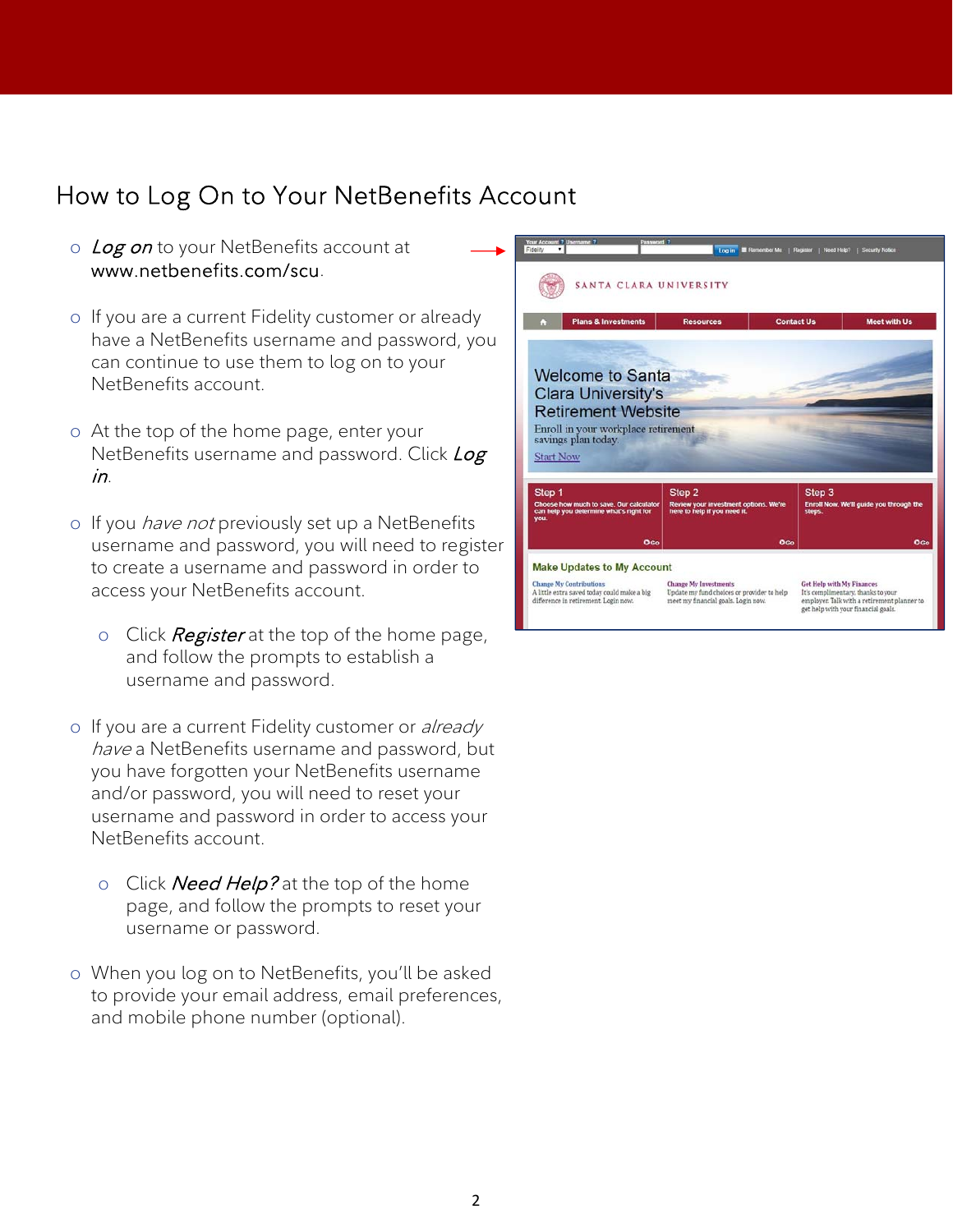# How to Change Your Retirement Provider

If you are currently participating in the SCU Retirement Plans, you can change where your contributions are directed online on NetBenefits:

- o Log on to your NetBenefits account at www.netbenefits.com/scu.
- $\circ$  From the home page, click the *Quick Links* drop-down menu next to the plan name for which you want to change the retirement provider and select Contribution Amount.
	- **Santa Clara Employee Benefits The University** SANTA CLARA UNIVERSITY  $\equiv$  MENU ing | Library | Profile Search Log Ou ivided vour email address. Next, choose eDelivery for timely and secure deli e eDelivery and tax forms YOUR PORTFOLIO Display Preferences Balance as of<br>08/27/2019 Show Accounts Portfolio Investments ont Saving SANTA CLARA UNIV TDA Quick Links  $\sim$ SANTA CLARA UNIV DC Summary Contributions Investments Withdrawals/Loans Rollovers Bank/Tax Information Plan Information **Contribution Amount** Manage Your Contribution Amount **Tools & Calculators** O Contribution Amount e-Learning<br>Reasons to contribute to<br>your retirement savings<br>plan. View or update the amount you contribute to your retirement savings plan.<br>Why should I contribute to my retirement savings pla pian.<br>Take-Home Pay Calculate<br>How will your pre-tax<br>contributions affect your<br>take-home pay? O Retirement Providers viders who manage view or oppose the recording it?<br>your contributions.<br>What are Retirement Providers? Contribution Calculator<br>Can even a small<br>contribution make a<br>difference? O Roll money into your retirement savings<br>Learn more about consolidating your retirement accounts.<br>What is a rollover? Summary Contributions Investments Loans Rollovers Bank/Tax Information Plan Inform **Retirement Providers** Your contributions are currently allocated acre<br>the default set of Retirement Providers shown<br>below. You can maintain these allocations, or<br>change them below. **Tools & Learning**<br>More about Retirement<br>Providers  $\bullet$ new elections and click Chang<br>lections to review and confirm<br>pes will take effect as soon as Your elections will be applied to the followi<br>employee and employer contribution types: \* 401(A) EMPLOYER an make your electio<br>elections by contribut

100 %

100 %

Change Retirement Provider Elections

 $100 \%$  $\overline{\circ}$ 100 %

o Click on the *Retirement Providers* link.

- o Follow the screens to change your retirement provider.
- o Review and Submit your retirement provier changes and follow the Next Steps.

'otal: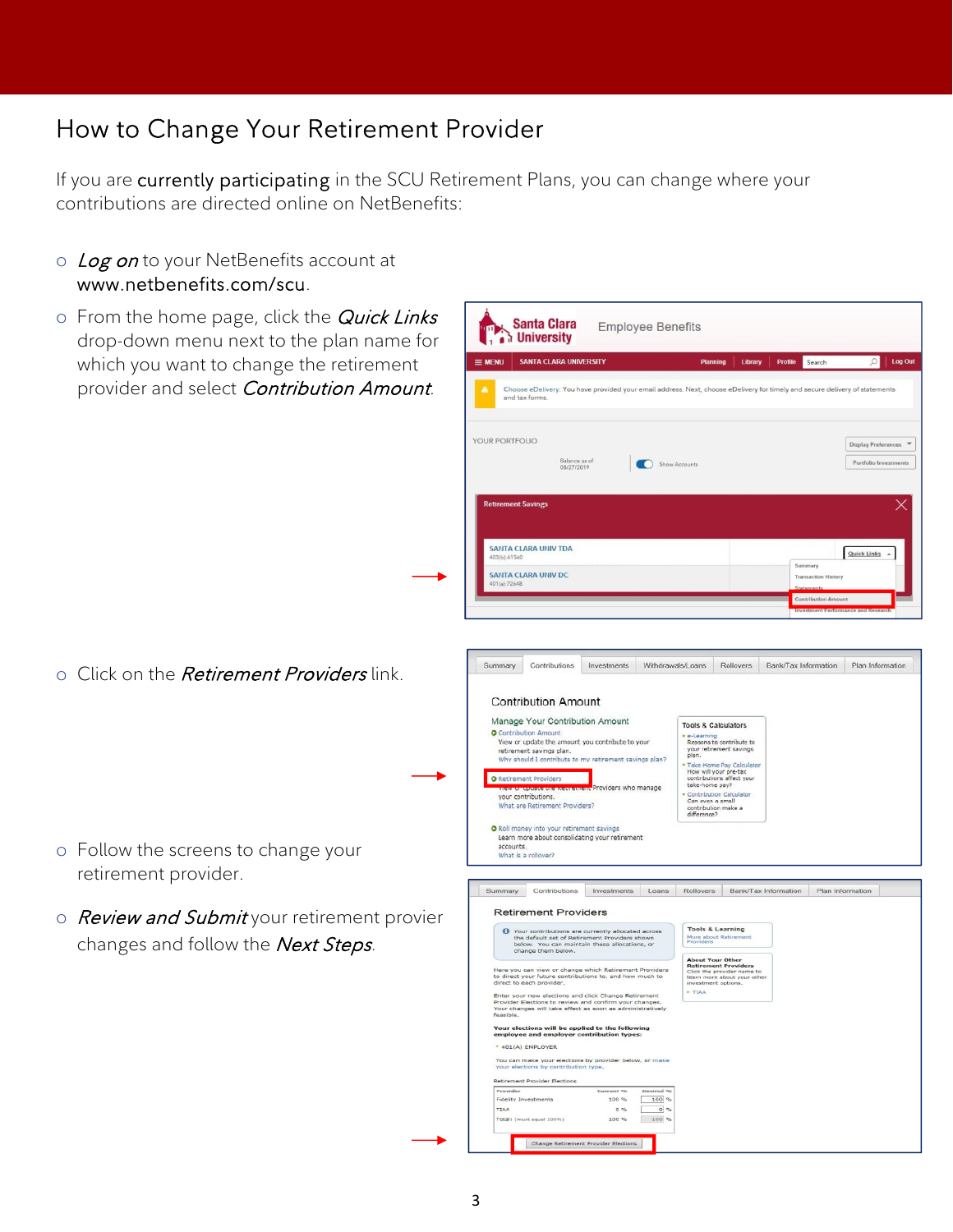# How to Change Your SCU 403(b) Deferral Amount

If you are currently contributing to the SCU 403(b) Retirement Plan, you can change your deferral amount online on NetBenefits:

- o Log on to your NetBenefits account at www.netbenefits.com/scu.
- $\circ$  From the home page, click the *Quick Links* drop-down menu next to the plan name you want to change the retirement provider, select *Contribution Amount*.

o Click on the *Contribution Amount* link.

o Enter the desired election amount. Click Change Contribution Amount.

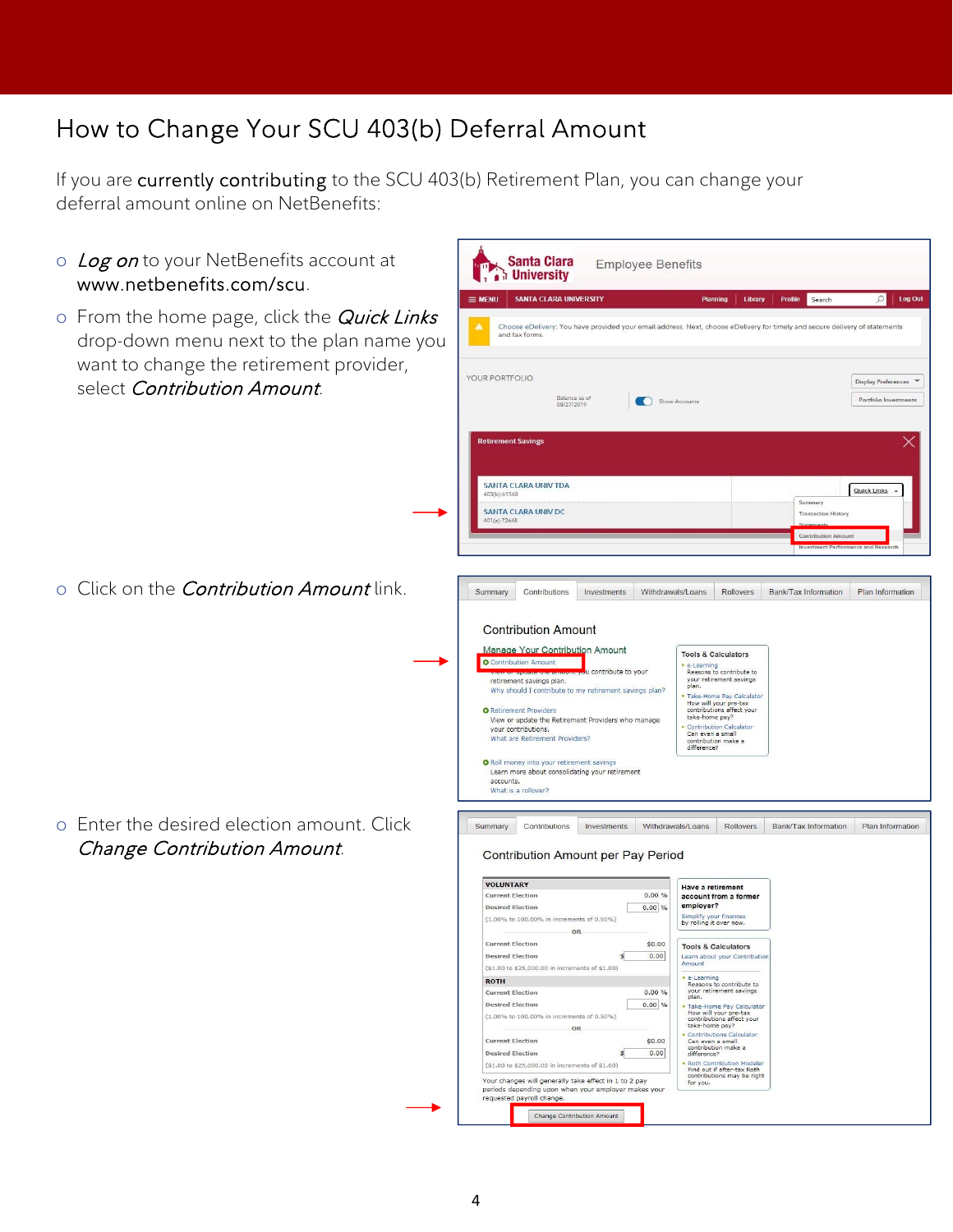## How to Change Your SCU 403(b) Deferral Amount, continued

o Review and Submit the change. Click Submit.

## **Review and Submit Contribution Amount**

Your changes appear below. To complete your transaction, click Submit. To change your contribution amount, click Previous.

#### Your Contribution Amount per Pay Period

| Contributions    | Current | <b>Desired</b> |
|------------------|---------|----------------|
| <b>VOLUNTARY</b> | $0\%$   | 5%             |
| <b>ROTH</b>      | $0\%$   | 2%             |

When you click Submit, a confirmation page will be displayed, which you may print and save for your records.

| $<$ Previous                          |  |
|---------------------------------------|--|
|                                       |  |
| Cancel Changes to Contribution Amount |  |

o Contribution Amount Confirmation will appear for you to print for your records.

#### **Contribution Amount Confirmation**

On August 28, 2019 2:14 PM your Contribution Amount elections were updated. Your changes will generally take effect in 1 to 2 pay periods depending upon when your employer makes your requested payroll change.

Please print and save this confirmation for your records before leaving this page.

Your confirmation number is 192401404W311.

#### Please make sure your e-mail address is valid.

After this transaction has been processed, we will send an e-mail notification to mbbradysjca@gmail.com, including a link to details of your latest transaction(s). O Update my e-mail address

#### Your Contribution Amount per Pay Period

| Contributions                                                          | <b>Desired</b> |
|------------------------------------------------------------------------|----------------|
| <b>VOLUNTARY</b>                                                       | 5%             |
| <b>ROTH</b>                                                            | 2%             |
| <b>Next Steps</b><br><b>O</b> The market will affect your investments. |                |
| View and update your investment elections.                             |                |

O Return to Contribution Amount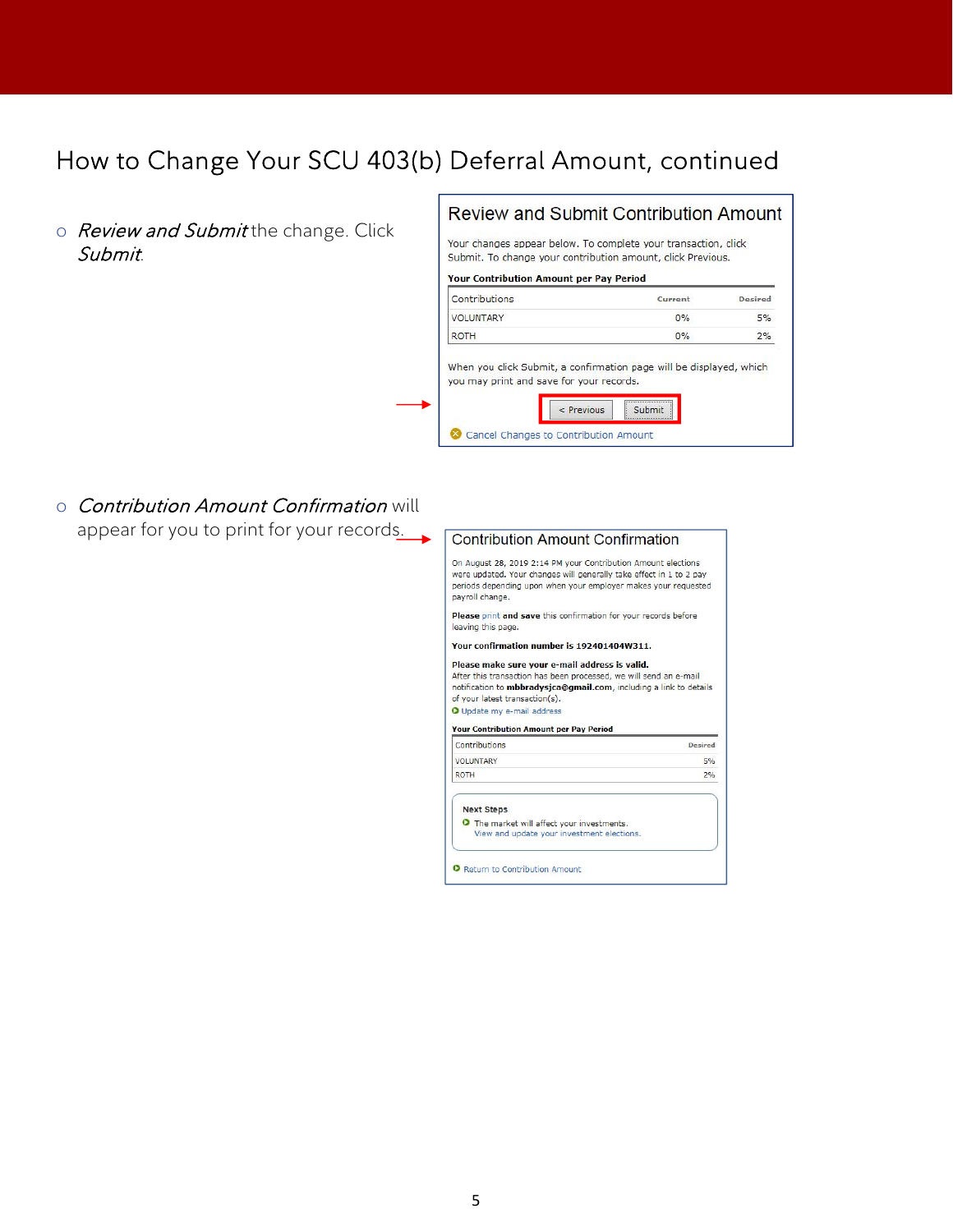## How to Access NetBenefits Tools and Resources

Take time to make sure your investment strategy is on track. You can access practical education, easy-to-use tools, and Fidelity's innovative resources and insights to help you make informed decisions.

o Log on to your account at

### www.netbenefits.com/scu.

- o Determine which tool you want to use from the *Menu* tab:
	- o Select the *Planning* icon to access the Planning & Guidance Center. Here is where you can get help identifying an asset mix that aligns with your goals.
	- o Select the *Library* icon to browse featured articles, infographics, videos, and financial learning resources that suit your interests and needs.
	- o Select the **Tools** icon to view the tools and calculators. Here is where you will find a variety of calculators and modeling tools geared to saving and spending. You can also access Full View® to easily monitor all your Fidelity and non-Fidelity online financial accounts in one secure place.
	- o Select the *Life Events* icon for some key steps, tools, and insight when changes in life occur.
	- o Select the *Customer Service* icon to view phone numbers and communications.